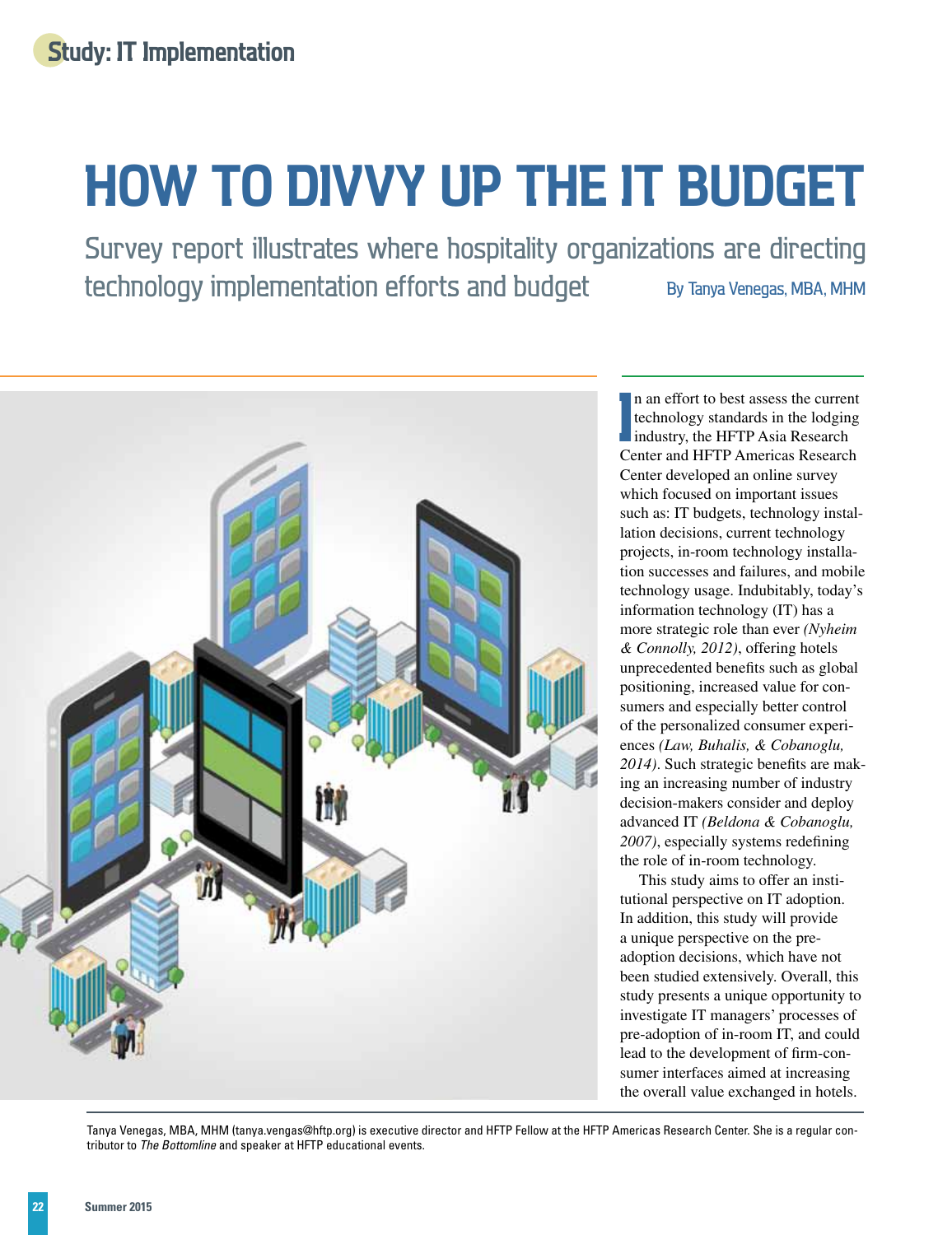In-room IT are important elements of the guest experience, having the potential to enhance the value of the overall stay *(Intelity, 2013)*. However, in the context of the fragmented global hotel market, and despite today's sophisticated assessment tools, evaluating the potential success of particular in-room IT systems remains inherently challenging *(Law et al., 2014)*. To date, adoption of in-room technologies has been investigated only from a consumer perspective *(Zhu & Morosan, 2014)*. Yet, having an accurate understanding of the processes leading to the successful inroom IT adoption and deployment by hotels could facilitate the development of a body of knowledge and industry best practices, which could be instrumental in guiding global organizational IT adoption. In this context, this study investigated how hotel managers are making decisions in the pre-adoption stage of in-room IT systems in hotels on three continents *(i.e., Asia, Europe and North America)*.

## **Survey Distribution**

Founded on the thesis that in market economies hotel organizations are engaging in norms of behavior, this study examines the factors and processes that hotel managers consider when deciding which in-room IT systems to adopt. To this end, a survey instrument was developed and managed by the HFTP Asia Research Center and the HFTP Americas Research Center to examine the processes that comprise the basis of in-room IT adoption in hotels. The survey focused on the nature of current and future installations, relevance of various in-room IT to the guest experience, important factors influencing in-room IT investments, and IT budgeting and decision-making information. In addition, the survey was based on a combination of multiple choice and open-ended items, to offer the richest perspective on the decision-making processes.

The study uses a sample of hotel managers from Hong Kong, Europe and North America. The Hong Kong and North American groups are contacts associated with HFTP. These participants received an invitation e-mail directly from HFTP. The European participants consisted of individuals attending the 2015 International Hospitality Technology Forum (IHTF). The data was collected from March to April 2015, using the Survey Monkey environment.

## **Respondent Demographics**

The survey was sent out to HFTP members and released via social media to garner input from all facets of the industry. In total, 51 responses were collected for this survey primarily from those holding property or regional level IT positions such as: IT manager, director of IT and property systems technology manager. In addition, most responses came from respondents working at lodging properties or hotel management companies (88.8 percent). Nearly 96 percent of responses came from those involved in the management or implementation of IT at their property/ company.

## **Respondent Demographics**

## **Property Information**

| <b>IT Staff</b>                      |          |  |  |  |  |
|--------------------------------------|----------|--|--|--|--|
| Average number of full-time IT staff | 4.2      |  |  |  |  |
| Average number of part-time IT staff | 1.5      |  |  |  |  |
| <b>Property Size</b>                 |          |  |  |  |  |
| Square feet of conference space      | 21,314   |  |  |  |  |
| Number of hotel rooms                | 357      |  |  |  |  |
| <b>Management Structure</b>          |          |  |  |  |  |
| Managed property                     | 25.0%    |  |  |  |  |
| <b>Franchised property</b>           | 16.7%    |  |  |  |  |
| Independently owned                  | 41.7%    |  |  |  |  |
| Member-owned club                    | 8.3%     |  |  |  |  |
| Multiple management types            | 8.3%     |  |  |  |  |
| <b>Chain scale</b>                   |          |  |  |  |  |
| Luxury                               | $80.0\%$ |  |  |  |  |
| Upper upscale/upscale                | 46.7%    |  |  |  |  |
| Upper midscale/midscale              | 53.3%    |  |  |  |  |
| Economy                              | 6.7%     |  |  |  |  |
| Independent                          | 6.7%     |  |  |  |  |

In addition to those responding to the formal online survey, a group of attendees from the IHTF also answered select questions via e-mail correspondence. These individuals are classified as top technology representatives from lodging companies throughout Europe. The questions asked of this group included the following:

- What are the top three technologies lodging properties should be investing in during 2015?
- What are the most important factors considered when deciding on technology investments?
- What in-room technologies are the most important to the guest experience? Please list the top three.
- Do you currently utilize mobile technologies at your property? If so, then how are you using them? If you do not currently utilize mobile technologies, do you plan on adding them in the near future? If so, than what would you use it for?

The above questions coincided with questions in the online survey and the results from these e-mails will be presented throughout the report.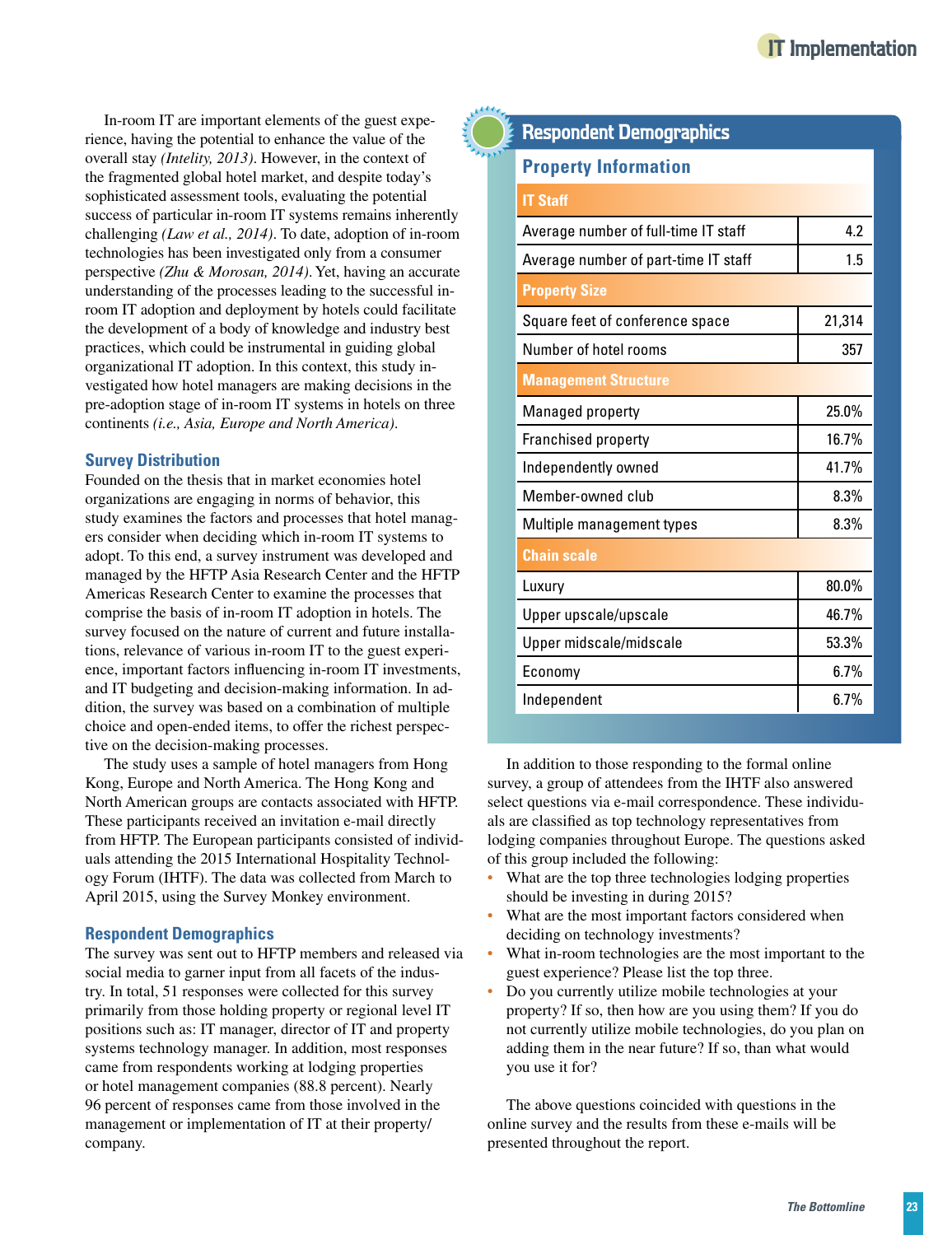Many of the responses came from individuals at the regional (17.6 percent) or corporate (52.9 percent) level where they supervised more than one property. For these individuals, on average, they supervised 27.4 properties. The remaining 29.4 percent worked at the property level and supervised individual properties or a cluster of properties in their area. The property types consisted of lodging properties (hotel, resort, etc.), conference/convention centers, hotel management companies, casinos/horse tracks and private clubs.

It is interesting to note the background of individuals working in the IT department to determine their career track since many have taken a nontraditional route to technology management. The majority of responses to this survey came from individuals with a bachelor's degree (43.8 percent), diploma/higher diploma (31.3 percent), master's degree (12.5 percent) or a doctoral degree (12.5 percent). For respondents with degrees from higher education, those with degrees in management, business administration or accounting made up the largest group accounting for 41.2 percent of responses. Other areas of study included computer science/information systems (35.3 percent), engineering (11.8 percent) and other (5.9 percent).

The table on page 23 outlines property-level data for those responding to this survey. On average, respondents indicated they had at least four full-time staff members and 1.5 part-time IT staff members. This number may seem high to those in the industry, but looking into the respondent property profiles provides an explanation. Given the fact that many of the properties were larger properties, averaging 357 rooms, and fell into the luxury (80 percent),

upper upscale/upscale (46.7 percent), and upper midscale/ midscale categories (53.3 percent), it is easier to justify a larger IT staff.

## **Technology Projects**

Respondents to the *2015 HFTP Lodging Technology Survey* were asked to provide information on the top IT projects for their organization. A number of technologies were listed and those responding to the survey were asked to rate them on a scale of importance from 1 being "Not Important" to 5 being "Very Important." Overwhelmingly, the top item listed was data security/storage. Other items of importance included payment technology upgrades, upgrading existing technologies and bandwidth enhancement.

Both survey respondents and those responding to the e-mail survey in Europe were asked to list the top technologies companies/properties should be investing in during 2015. This is in contrast to the previous question because it focused on the importance of projects to their company, not necessarily the ones that are most important to the industry. Overall, mobile solutions, bandwidth/HSIA and connectivity topped the list.

## **Technology Decisions, Goals and ROI**

When considering technology investments, there are multiple factors that need to be considered before making a final investment decision. Respondents were asked to provide a list of important factors they consider when investing in technologies in addition to ranking the factors on a scale of 1 to 5 with 1 being "Not at all Important" to 5 being "Very Important." Overall, the following were the top



# **Top Technology Projects for 2015**

# **Current Projects:**

In-room entertainment Electronic distribution strategy Cloud technology Guest-facing mobile solutions Bandwidth enhancement Upgrading existing technologies Payment technology upgrade Data security/storage



Using a scale from 1 to 5, with 5 most important and 1 least important.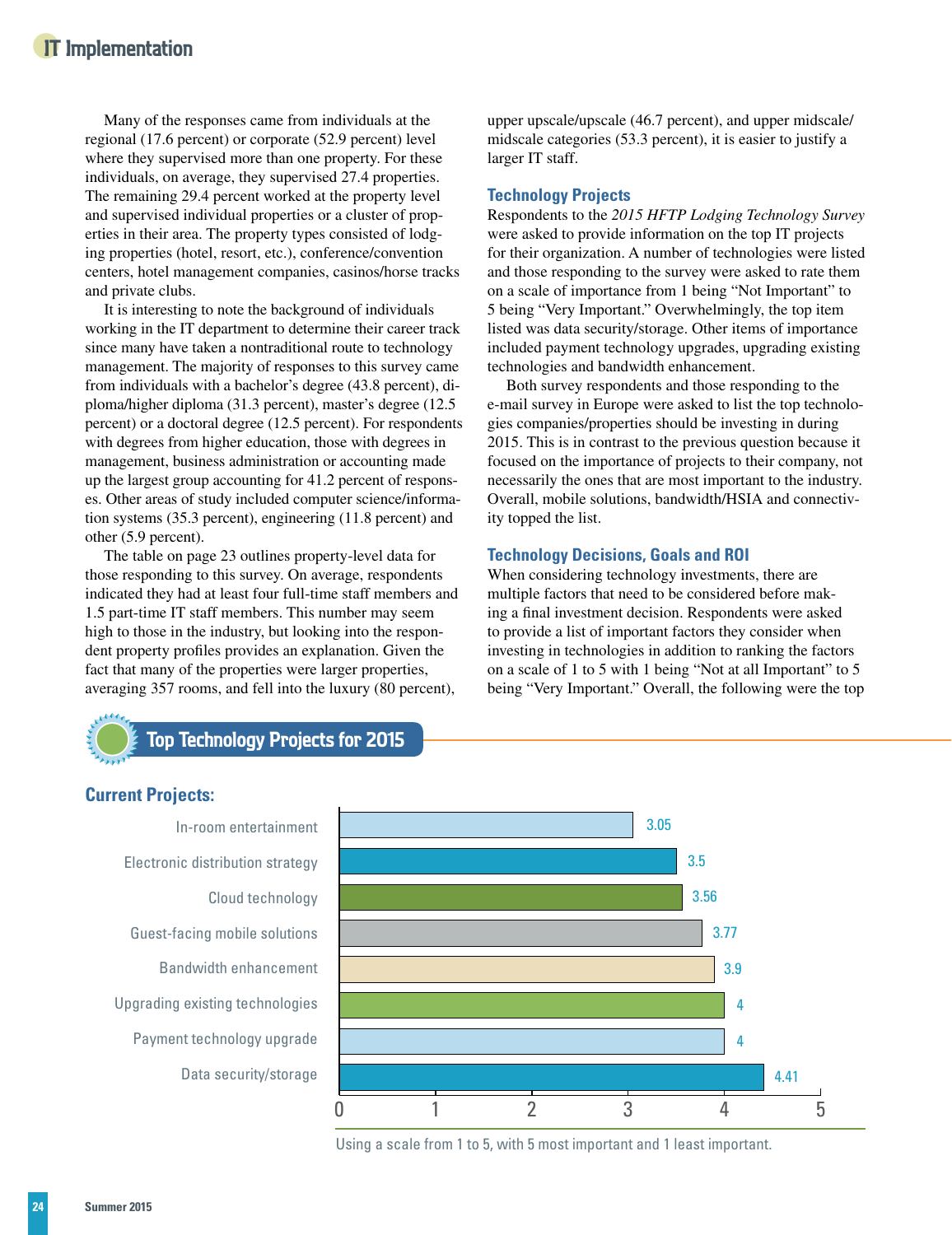three factors which had the greatest influence on investment decisions: productivity/employee needs (23 percent), guest needs/expectations/experience (23 percent) and ROI/ revenue/benefits (21 percent). Guest needs and expectations were listed as top factors in both lists, but when asked to rank the items by importance, both security and compliance with industry standards rose to the top in importance rankings.

In addition to the factors listed above that are involved in the technology investment decision-making process, there also has to be a business justification. How will these technology projects assist the company in reaching its overall operational goals? Those responding to this survey indicated that, in general, technology investments typically provide easier management/maintenance, lower costs, and increase revenues. In addition to reaching specified goals, these IT professionals were also asked to list evaluation techniques to determine the success of IT investments. The items were ranked on a scale of 1 to 5, with 1 being "Not Important at All" and 5 being "Very Important." The top item listed was re-positioning the property's brand image, followed by better integration with other systems, easier maintenance, increase in property's market share and increase in employee satisfaction. These items could be used in a business case for technology projects to justify technology investments.

#### **In-room Technologies**

In order to narrow the survey group to those with influence on in-room technology decisions, respondents were asked if they were involved in the management or implementation

## **Technologies Properties Should Invest In:**

| 1.             | Mobile solutions (web site and apps)            |
|----------------|-------------------------------------------------|
| 2.             | Bandwidth/HSIA (wireless and wired)             |
| 3.             | Connectivity (smart TV with guests' devices)    |
| 4.             | <b>CRM</b> solutions (feedback and integration) |
| 5.             | Business intelligence (RM, e-marketing, etc.)   |
| 6.             | Central reservation system                      |
| 7 <sub>1</sub> | Network security (hotel and guest)              |
| 8.             | Big data analysis                               |
| 9.             | Green energy management                         |
| 10.            | Digital transformation (going paperless)        |

of in-room technologies at their property/company. Nearly 75 percent of respondents (73.2 percent) stated that in-room technologies are part of their responsibilities.

When it comes to in-room technologies, it is important to know when it is time to replace aging technologies or implement new technologies. Respondents were asked to provide information on existing in-room technologies, which ones they plan to replace/upgrade in the next 18 months and new installations during the next 18 months. It will not be a surprise to anyone to know that the in-room technologies receiving the most attention are televisions, television content, wired Internet access and wireless Internet access. These currently have the greatest usage, plans for new installs or plans for upgrades. Other in-room technologies hotels are spending money on in the next 18 months include: guest sensors, room control devices, energy management solutions, tablets and door locks.

The respondents to the online survey and e-mail distribution group from Europe were both asked to list the top in-room technologies they thought were worth investing in during 2015 and the in-room technologies they felt were most important to their guests' experience. Again, high speed Internet access and televisions were listed as top priorities in both categories. In addition, respondents to the survey were asked to list technologies they wished they had not invested in/installed during the past five years. The items on this list included: video on demand, wired guest rooms, VoIP with screens, iPads in the guest rooms and iPod/iPhone docking stations.

As with any projects, there can be challenges to the implementation of offering new in-room technologies. Respondents were asked to rate a list of challenges on a scale of 1 to 5, with 1 being "Not at all Challenging" and 5 being "Very Challenging." The item listed as the most challenging was IT budgets followed by pace of technology development, hotel staff training, guest expectations, and return on technology investment round out the top five challenges.

Hotel staff training was listed as one of the top five challenges. When asked who is in charge of in-room technologies at the property level, the majority of respondents indicated that IT staff (82.4 percent) and engineering staff (82.4 percent) share this responsibility. This responsibility also overlaps with rooms department staff (41.2 percent), housekeeping staff (52.9 percent) and third party managed call centers (47.1 percent). Therefore, all of these individuals need to have proper training to assist in the operation and maintenance of in-room technologies.

#### **Mobile Technologies**

Mobile technologies are important technologies to the hospitality industry and the development of new technologies in this arena are starting to pick up the pace. When asked

Article continued on page 28.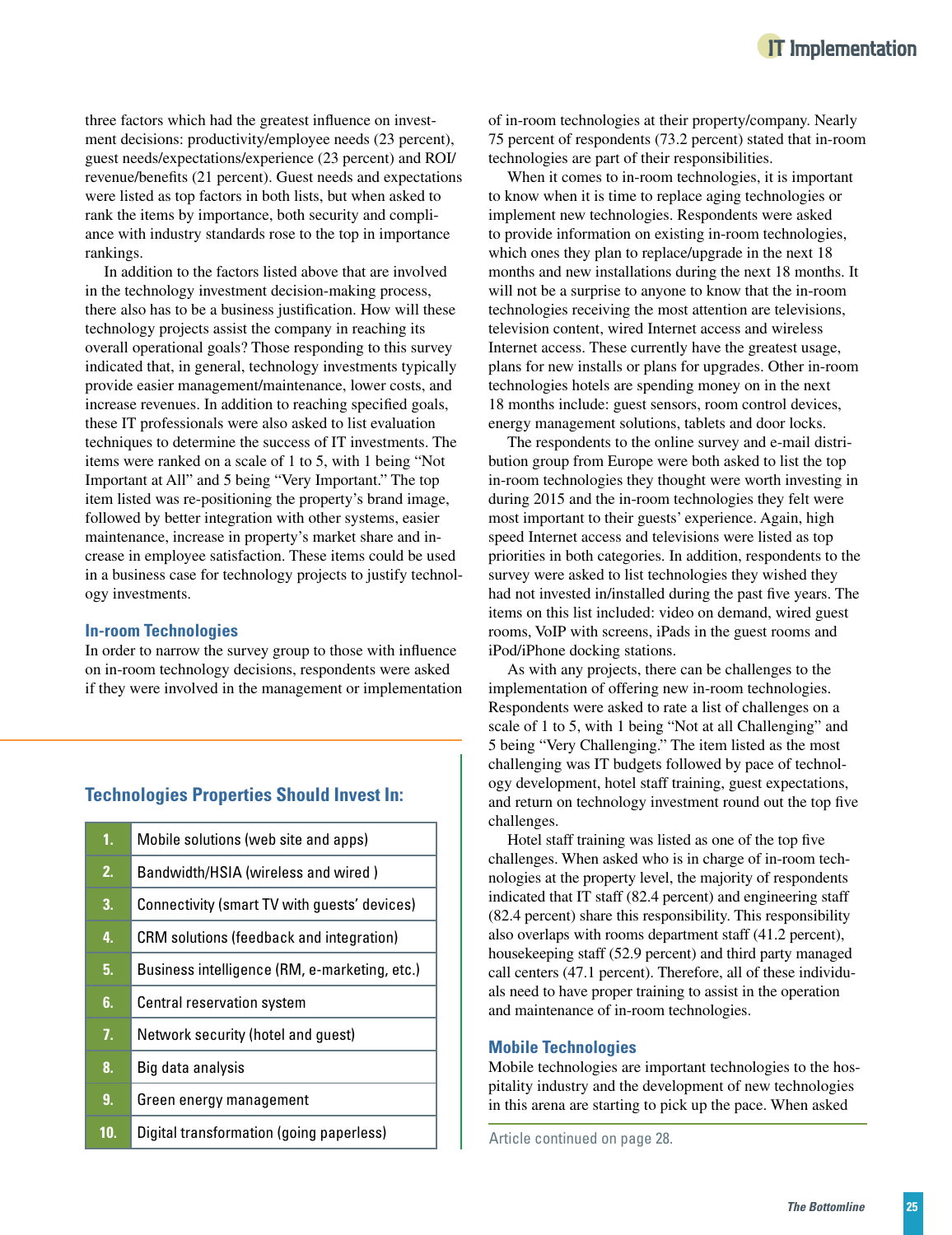# **Factors Considered When Making Investments**

# **Factors Considered:**

| 1. | Productivity/employee needs         | 23.3% |
|----|-------------------------------------|-------|
| 2. | Guest needs/expectations/experience | 23.3% |
| 3. | ROI/revenue/benefits                | 20.9% |
| 4. | Competition                         | 9.3%  |
| 5. | Security/risk control               | 4.7%  |
| 6. | Company life cycle/suitability      | 4.7%  |
| 7. | Functionality/user interface        | 4.7%  |
| 8. | Total cost/price                    | 4.7%  |
| 9. | Compliance/regulations              | 2.3%  |

Above are the top factors, with the figure demonstrating what percentage of respondents listed the specific factors.

## **Importance of Factors:**

| Guest needs/expectations               | 4.59 |
|----------------------------------------|------|
| Security                               | 4.19 |
| Compliance with industry standards     | 4.11 |
| Expectations of return on investment   | 3.89 |
| Current state of your technologies     | 3.85 |
| Employee needs/efficiency/productivity | 3.78 |
| Safety                                 | 3.58 |
| Competition                            | 3.44 |
| Current market trends                  | 3.44 |
| Attractive newer technologies          | 3.3  |
| Good offers from vendors               | 3.07 |

# **Contribution to Company Goals**

## **How the IT Investments Contributed to Company Goals**



Using a scale from 1 to 5, with 5 most important and 1 least important.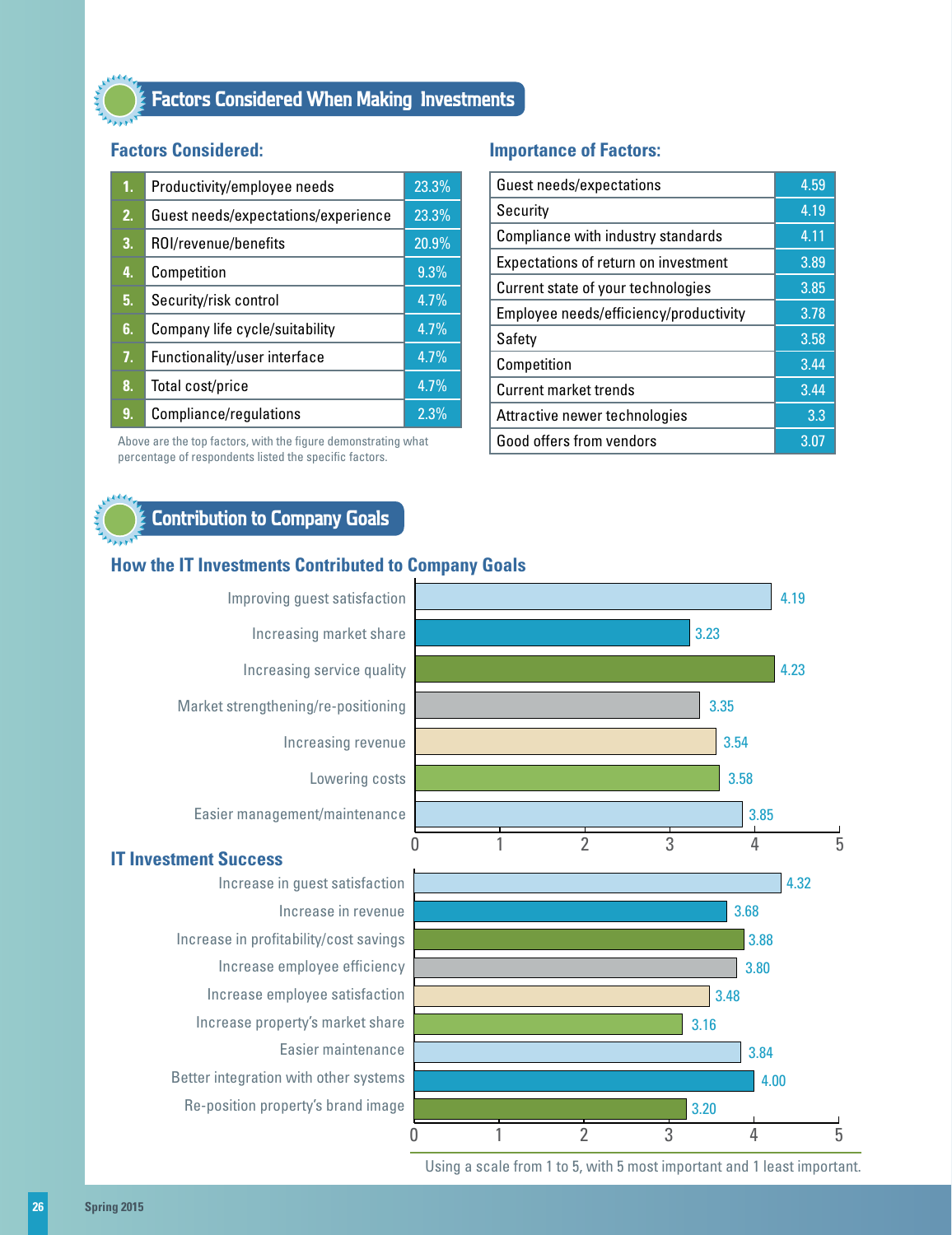



# **Current Use, Upgrades and Installations:**

# **Top Technologies**

| Top in-room technologies worth<br>investing in during 2015 |                                                              | Most important in-room technologies to the<br>guest experience |    |                                                      |
|------------------------------------------------------------|--------------------------------------------------------------|----------------------------------------------------------------|----|------------------------------------------------------|
| 1.                                                         | Guest Wi-Fi/Wi-Fi/HSIA                                       |                                                                | 1. | HSIA (wireless and free)                             |
| 2 <sub>1</sub>                                             | HDTV/TV/IPTV                                                 |                                                                | 2. | Television and content                               |
| 3.                                                         | Room control/environmental control                           |                                                                | 3. | Connectivity (own devices)                           |
| 4.                                                         | Wiring/infrastructure/bandwidth                              |                                                                | 4. | Integrated room control (ambiance, facilities, etc.) |
| 5.                                                         | Integrated entertainment solutions/<br>in-room entertainment |                                                                | 5. | Guest request solution (orders and information)      |
| 6.                                                         | Door locks/RFID                                              |                                                                | 6  | Door room locks                                      |
| 7.                                                         | VolP phone                                                   |                                                                | 7. | <b>Energy management solutions</b>                   |
| 8                                                          | Mobile                                                       |                                                                | 8. | Phone (VoIP)                                         |

# **Importance to creating a personalized guest experience**